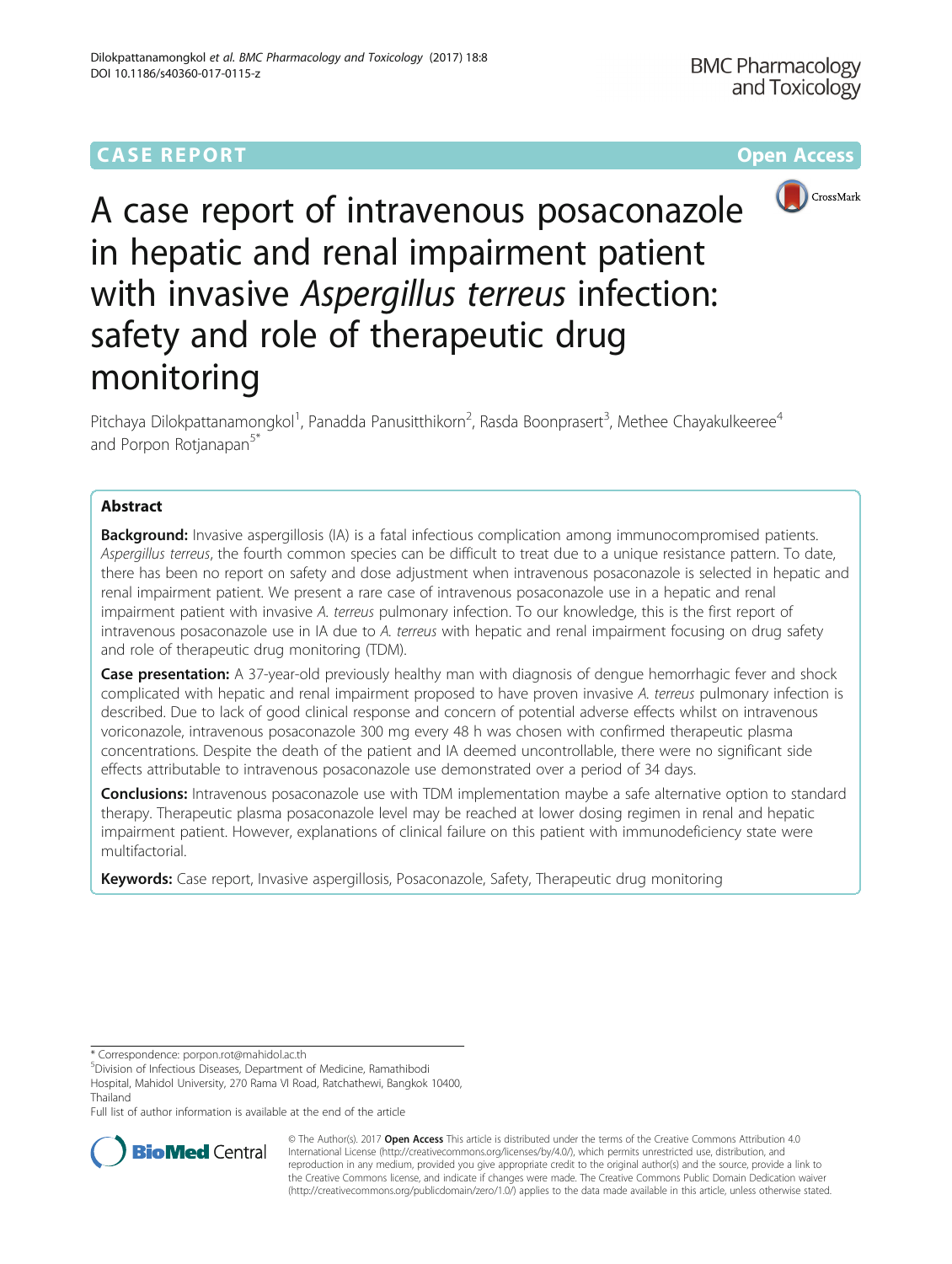## Background

Invasive fungal infections (IFIs) due to Aspergillus species have become a major cause of morbidity and mortality, especially in immunocompromised patients [[1\]](#page-4-0). A. terreus has been reported to be the fourth common species isolated according to Antifungal Surveillance Program in 2011 preceding by A. fumigatus, A. flavus, and A. niger [[2\]](#page-4-0).

IA has been estimated to occur in 5%-40% of hematologic patients, especially in acute myeloid leukemia and allogeneic hematopoietic stem cell transplant with mortality rate attributable to IA at 25%–50% with standard antifungal regimen available [\[3](#page-4-0), [4\]](#page-4-0). Treatment option for IA secondary to A. terreus may be limited mainly to triazole antifungal group given high level of resistance to amphotericin B either from in vivo or in vitro data [\[5](#page-4-0)]. Hence, in some instance when hepatic function is impaired, treatment for this particular IA can be more difficult [\[6\]](#page-4-0).

Current guidelines by the Infectious Diseases Society of America in the year of 2016 recommends voriconazole as first-line therapy [[7\]](#page-4-0). Voriconazole has fungicidal effect to common strains of Aspergillus spp. but has been reported to play a fungistatic effect against A. terreus particularly with wide range of minimum inhibitory concentrations (MICs) from 0.125 mg/L to 32 mg/L [\[8](#page-4-0)]. Key indicator to good treatment outcome is TDM which is true in all triazole drugs [[9\]](#page-4-0). Therefore, in order to obtain adequate level in critically ill patients, parenteral route is preferred so that gastrointestinal absorption issue is out of concern [\[10\]](#page-4-0). However, the parenteral formulations of both voriconazole and posaconazole contain sulphobutylether-b-cyclodextrin (SBECD) as excipients for solubilization of drug with greater proportion in voriconazole that have either been reportedly associated with hepatotoxicity or nephrotoxicity [\[11](#page-5-0), [12](#page-5-0)]. And more importantly, both renal and hepatic dysfunctions are not uncommon in critically ill patients at baseline [[10\]](#page-4-0) in which intravenous use of voriconazole should be carefully considered. However, intravenous voriconazole use is allowed in real clinical practice to some period of time in renal insufficiency patients without serious adverse side effects [[13\]](#page-5-0) but essentially deems insufficient for cure of IA.

Posaconazole is recognized as an effective substitute in case of treatment failure of voriconazole for IA [\[7](#page-4-0)]. Hence, intravenous posaconazole may be a good option for IA treatment when MIC is noted to be less than 0.25 mg/L and plasma concentration above 1.0 mg/L in the setting that renal and/or liver impairment would be a limitation to voriconazole use [[14](#page-5-0), [15](#page-5-0)]. However, data on drug safety and role of TDM on parenteral posaconazole use is still lacking in patients with renal and hepatic impairment. Here, we present a rare case of intravenous posaconazole use in critically ill patient with invasive A. terreus pulmonary infection and renal and hepatic impairment who had been admitted to Ramathibodi Hospital, Mahidol University, Bangkok, Thailand between November, 2015 and January, 2016 for new insight of this antifungal.

### Case presentation

## Hospital course, bacterial infections, and treatment complications

A previously healthy 37-year-old male was referred to our hospital with a diagnosis of dengue hemorrhagic fever with shock. His clinical course began 6 days prior to transfer when he presented to an outside hospital with fever. He was found to have left sided hemothorax on arrival causing respiratory distress in which intercostal drainage was promptly placed. However, his condition remained unstable following the procedure requiring intravenous norepinephrine for hypotension. His clinical course was shortly complicated by acute renal failure necessitating renal replacement therapy via right internal jugular catheter on hospital day 2. Despite supportive treatment, lactic acidosis was newly demonstrated together with the need for higher dose of vasopressive drug, various antibacterial regimens were prescribed throughout hospitalization and meropenem and vancomycin were selected as initial combination.

On hospital day 3, due to progressive respiratory distress and failure on lung recruitment maneuver, extracorporeal membrane oxygenation (ECMO) was initiated via right femoral catheter. He was also noted to have pancytopenia. Bone marrow study findings were compatible with hemophagocytosis syndrome secondary to dengue infection. Intravenous dexamethasone  $(10 \text{ mg/m}^2)$  and intravenous immunoglobulin were started and plasmapheresis replaced immunoglobulin therapy on the following day. Hematologist was able to reverse pancytopenic event 7 days later but profound lymphopenia persisted throughout his hospital course with the highest absolute CD4 count of 90 cells/mm<sup>3</sup>.

On hospital day 11, ECMO was discontinued and right femoral catheter was removed after stabilization of overall condition. However on hospital day 13, he underwent left below knee amputation for better control of limb ischemia presumably secondary to ECMO complication that had been documented since hospital day 8. His clinical course was also complicated by 1.) Cytomegalovirus reactivation during dexamethasone therapy and required brief duration of ganciclovir treatment given no specific organ involvement identified and 2.) Chromobacterium viloaceum pneumonia and secondary bacteremia on hospital day 18. Bacterial pneumonia was very difficult to control that he required a prolonged course of antibiotics consisting of piperacillin/tazobactam and ciprofloxacin to the point that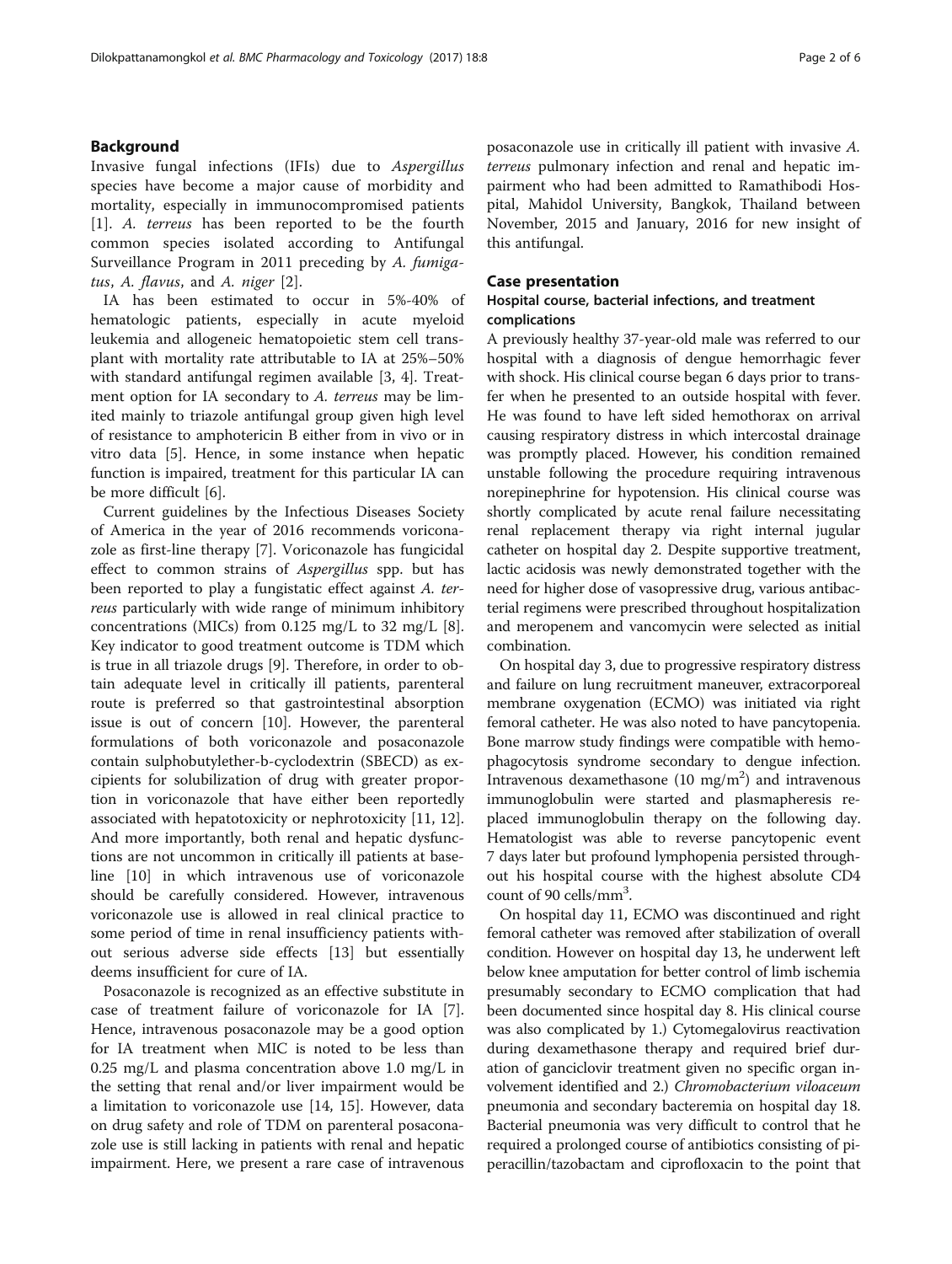left pneumonectomy was indicated on hospital day 46. After the surgery, he was prescribed several short courses of antibiotic treatment mainly in order to prevent gut microbial translocation following numerous events of gastrointestinal bleeding. Hemorrhagic complication was later discovered to be secondary to large stress associated rectal ulcer. He died on hospital day 71 due to massive esophageal bleeding that autopsy findings failed to identify infectious etiology at the bleeding site.

#### Proven invasive pulmonary aspergillosis

Regarding fungal infection risk particularly IA following severe dengue infection, micafungin was begun on hospital day 3 after serum galactomannan (GM) was obtained which later reported to be 2.3 by enzyme-linked immunosorbent assay (ELISA). Liposomal amphotericin B replaced micafungin for new diagnosis of probable IA that chest radiograph now displayed faint opacities in right middle lung field. In addition, anidulafungin was added in response to rapid progression of pulmonary lesions on chest radiograph. After 6 days of combination therapy, serum GM level declined to 0.55 as the lowest value but no change on chest radiograph findings and respiratory status.

On hospital day 18, micafungin replaced anidulafungin in light of possible cardiac toxicity. Bronchoscopy was done to determine the potential pathogenic fungi but biopsy was avoided given very compromised respiratory status. Antifungal regimen had been switched to and fro between liposomal amphotericin B and amphotericin B deoxycholate due to a fear of drug induced cholestatic jaundice from hospital day 21 until day 31 when polyene antifungals were halted completely after a recognition of A. terreus growth on every respiratory specimen. Intravenous and nebulized voriconazole and oral flucytosine via nasogastric tube were now chosen. Despite of therapeutic voriconazole levels in the range of 3.29–4.89 mg/L, pulmonary lesions were still growing in size with increment of serum GM to 9.73 and worsening respiratory parameters over a period of 10 days. A decision to switch treatment to intravenous posaconazole was made in view of potential SBECD accumulation. Plasma levels of posaconazole were measured to assure drug exposure adequacy. MICs of current A. terreus infection to voriconazole, posaconazole, caspofungin, anidulafungin, micafungin were 0.75, 0.125, 1, 0.004, and 0.064 mg/L, respectively.

Determination of posaconazole concentrations in plasma was performed using validated Ultra Performance Liquid Chromatography-Photo Diode Array (UPLC/PDA), according to the US Food and Drug Administration guidance for bio-analytical method validation [[16](#page-5-0)]. Blood samplings for plasma posaconazole levels were performed dividing into two phases. The first phase took place when posaconazole 300 mg was given every 24 h, spotted plasma levels were obtained to determine the appropriate timing of the following doses in which resulted in a new dosing regimen of every 48-h interval. In the second phase happened when posaconazole 300 mg was given every 48 h, blood samples were collected for pharmacokinetic analysis at 0 h (predose), immediately at the end of infusion, approximately 15 min after the end of infusion, and approximately 4, 8, 12, 24 and 48 h after the start of infusion. After 34-day course of posaconazole with confirmation of therapeutic plasma posaconazole levels almost the entire period of time during posaconazole treatment (0.956–7.099 mg/L), his infection still did not subside. Serum GM prior to his death was 8.97. Autopsy result confirmed diffuse IA in his right lung without evidence of dissemination to other organs as well as no bacterial pneumonia documented. Additional immunological tests also declared impairment of natural killer T-cell function. Plasma posaconazole levels and serum GM are shown in Additonal file [1](#page-4-0): Figure S1. An additional figure file shows summary of his clinical course [see Additional file [1](#page-4-0)].

Liver function tests and QTc interval on electrocardiography data prior and during posaconazole treatment are displayed in Table 1. The findings demonstrated a decline in aspartate transaminase (AST) and alanine transferase (ALT) levels significantly after posaconazole use ( $p = 0.005$  and 0.028, respectively). On the other hand, there was an increase in alkaline phosphatase (ALP) and gamma-glutamyl transpeptidase (GGT) levels after posaconazole use with statistical significance  $(p =$ <0.001 and 0.039, respectively). There were no crucial changes on total bilirubin (TB), direct bilirubin (DB) and

**Table 1** Liver function tests and QTc interval (pre and during posaconazole treatment)

|                                               | Pre-posaconazole treatment | During posaconazole treatment | <i>p</i> -value |
|-----------------------------------------------|----------------------------|-------------------------------|-----------------|
| Aspartate transaminase (median, range)        | 210, 64-982 units/L        | 109, 48-375 units/L           | 0.005           |
| Alanine transferase (median, range)           | 223, 69-1060 units/L       | 121, 78-409 units/L           | 0.028           |
| Alkaline phosphatase (median, range)          | 143, 60-323 units/L        | 286, 180-478 units/L          | < 0.001         |
| Gamma-glutamyl transpeptidase (median, range) | 104, 33-341 units/L        | 146, 84-421 units/L           | 0.039           |
| Total bilirubin (mean+/-SD)                   | 22.38+/-10.45 mg/dL        | 19.57+/-3.42 mg/dL            | 0.124           |
| Direct bilirubin (median, range)              | 16.20, 1.50-26.00 mg/dL    | 13.30, 9.10-16.30 mg/dL       | 0.217           |
| QTc interval(median, range)                   | 0.435, 0.350-0.490 s       | 0.450, 0.400-0.490 s          | 0.060           |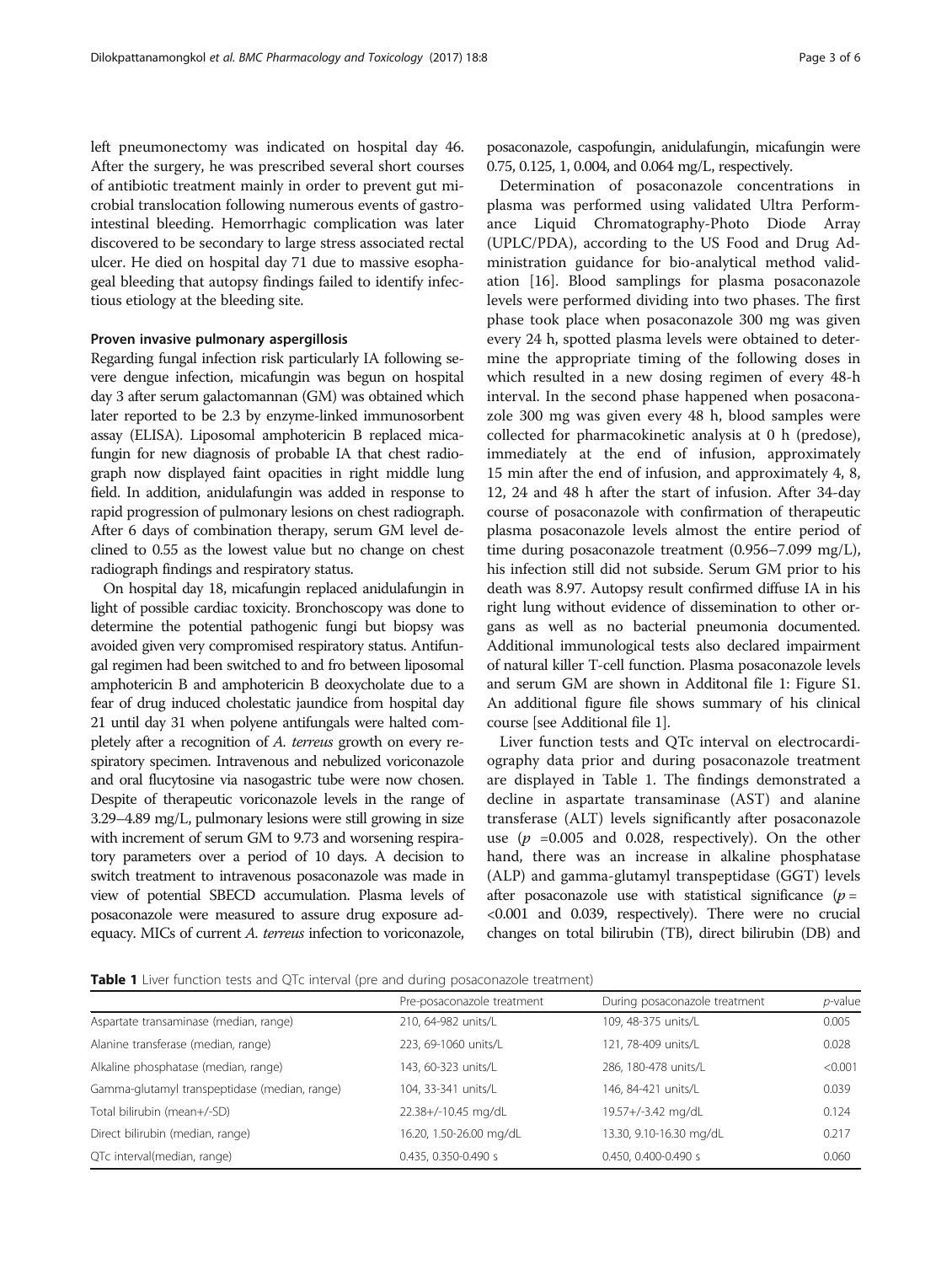QTc interval. Statistical analyses on relevant parameters to compare the differences prior and during posaconazole therapy were performed using SPSS version 21.0 for Windows (IBM Corp., Armonk, New York). The distribution of continuous variables was determined by Kolmogorov-Smirnov test. All continuous variables were assessed by the Student's t-test or Wilcoxon Rank Sum test as appropriate. For normally distributed variables, data were described by mean ± standard deviation (SD). For skewed variables were described as median (range). A  $p$  value of less than 0.05 was considered significant for all statistic values.

## **Discussion**

Invasive A. terreus infection is considered a fatal infection given its poor prognosis [[17](#page-5-0)]. One of the explanations to this fact is unique resistance pattern of the fungus that distinguishes A. terreus from other species making polyene antifungal agent not an option [[18\]](#page-5-0). Voriconazole remains the mainstay of treatment of most IA [\[7\]](#page-4-0) except in a rare instance that precludes individuals from voriconazole use such as pre-existing liver condition or renal impairment that can be a risk of SBECD accumulation particularly intravenous formulation [[11\]](#page-5-0).

Posaconazole is conceivably an alternative treatment for IA and also recommended in salvage therapy [\[7\]](#page-4-0). Hepatic failure has been rarely reported with posaconazole use [\[19\]](#page-5-0). On the other hand, this complication can be found from 2.7% up to 12.4% with voriconazole prescription [\[20\]](#page-5-0) . SBECD, as a potentially nephrotoxic agent comprising in intravenous triazoles has been revealed recently in numerous clinical studies either in human or animal models not to be a significant threat when recommended dosing is delivered but no data on long-term use thus far [\[11](#page-5-0), [13](#page-5-0), [21](#page-5-0)]. Hence, a concern of antifungal composition causing adverse events may not be a major consequence and posaconazole may be a good option among hepatic and renal impaired individuals given the least SBECD component comparing to other triazoles [\[12](#page-5-0)].

Similarly to voriconazole and other agents, TDM is suggested in routine clinical practice [\[9\]](#page-4-0). Walsh TJ, et al recommended to maintain plasma posaconazole level above 1 mg/L at all time for treatment success [\[22\]](#page-5-0) but to date, there have not been any data on plasma posaconazole level in correlation with drug safety. Given an emergence of less common Aspergillus spp. including A. terreus, specific recommendation to support posaconazole use in order to avoid adverse drug events in hepatic and renal impairment is still lacking.

To our knowledge, this is the first case report that focuses on an association of plasma posaconazole levels and safety in invasive A. terreus patient that had both hepatic and renal impairment. We were able to maintain therapeutic plasma posaconazole levels at all time. However, clinical failure was observed in this patient describing as deterioration of respiratory status, worsening of pulmonary radiographs, and persistent isolation of the fungus both pre-and postmortem.

The plausible explanations include unrevealing myth about posaconazole in some aspect important to clinical practice especially in similar circumstance and factors unrelated to antifungal therapy. Fundamentally, key indicators to microbiological and clinical success besides optimal supportive measures constitute of at least two elements [\[23\]](#page-5-0). Appropriate antimicrobial treatment is the cornerstone. All steps of antimicrobial administration should be taken into account starting from agent selection, appropriate dosing regimen, route of administration, clinical efficacy evaluation, adverse effect awareness, or even therapeutic drug monitoring [\[24\]](#page-5-0). The other important component is intact host immune response [\[25](#page-5-0)]. Diminished number and/or function of white blood cells including CD4 count has long been realized as a major risk of fungal infection as well as difficult to control of disease [\[26](#page-5-0)]. Our patient lost his ability to maintain good immune response both innate and adaptive immune response based on immunological investigations. Therefore, one key component to fungal clearance was missing in which clinical failure can be easily predicted.

We initiated recommended dose of intravenous posaconazole 300 mg daily in the beginning and monitored plasma levels intermittently to assure optimal level. We discovered that at some points, plasma levels rose above 5-7 mg/L persistently which were 5–7 times higher than desired level [\[9\]](#page-4-0). Regarding safety concerns, our patient was documented to have liver impairment prior to posaconazole initiation but no significant further deterioration of hepatic parameters but in fact a decline in AST and ALT levels although ALP and GGT were trending up prior to his death. On electrocardiography monitoring throughout hospitalization, QTc prolongation was not an issue as well (0.400–0.490 s) indicating intravenous posaconazole was safe in this aspect to some extent. Nevertheless, the dose of posazonazole was adjusted on several occasions from every 24–120 h. The final dosing regimen was 300 mg every 48 h that we were able to maintain plasma trough levels in the range of 0.946–2.838 mg/L at all time. This might be a hint to future practice that hepatic impaired patient may not require standard once daily dosing but rather less frequent administration given plasma levels were elevated higher than expected and without other logical explanation. Slower hepatic metabolism, especially in critically ill patients, than in normal hepatic function is a possibility [\[27](#page-5-0)].

Based on these findings, we may conclude that intravenous posaconazole use may be safe in pre-existing hepatic and renal impairment individuals undergoing renal replacement therapy. The manufacturer's suggested dosing regimen of posaconazole in renal and liver impairment patients is presented in Table [2.](#page-4-0)

However, these are based on a single case observation on hepatic and renal impairment taking intravenous posaconazole treatment. This maybe too premature to conclude that posaconazole is safe in every hepatic and renal impaired patients with/without dose adjustment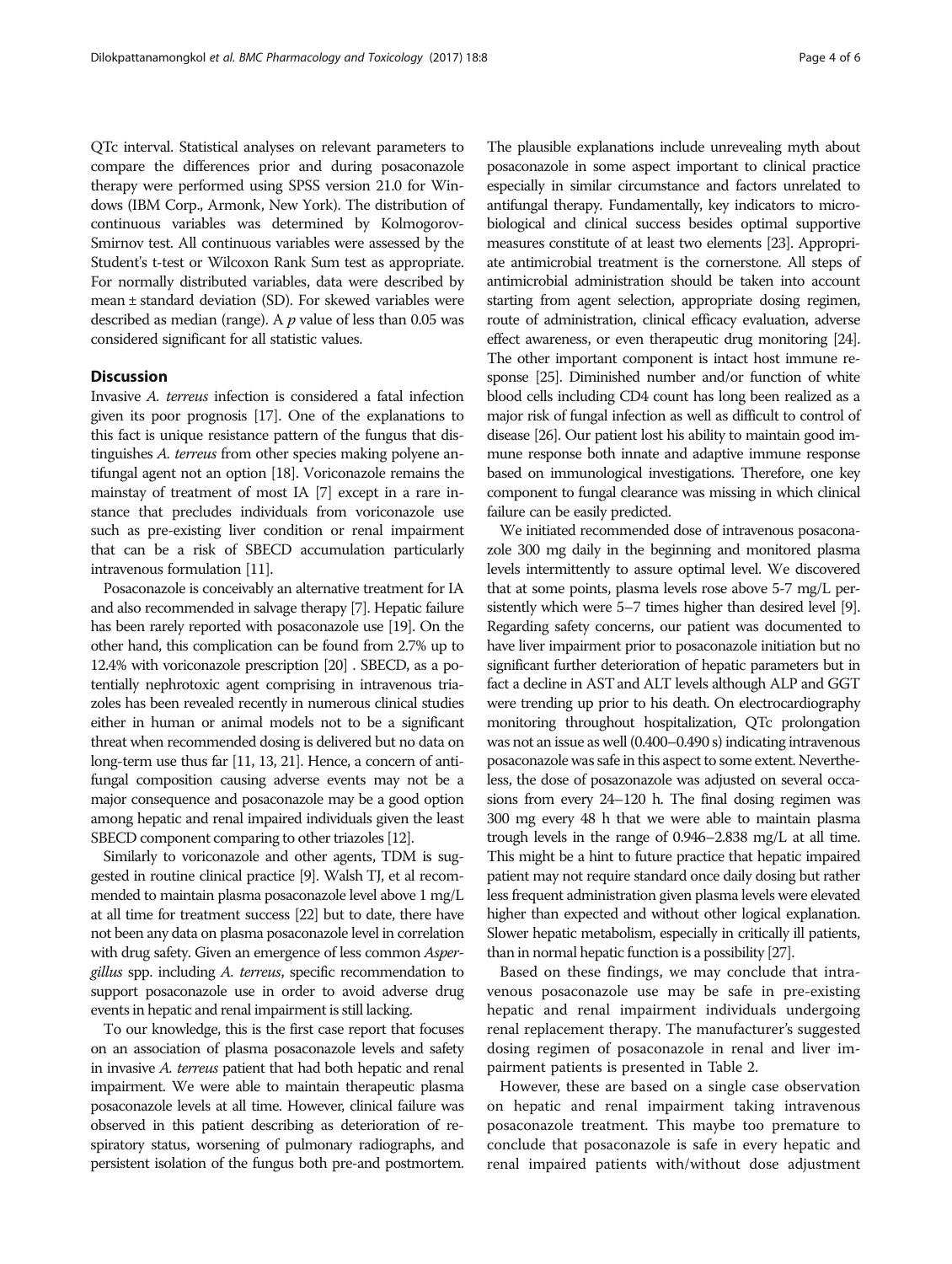<span id="page-4-0"></span>Table 2 Recommended dose for posaconazole in renal and liver impairment patients [\[12\]](#page-5-0)

| Population                            | Posaconazole dose adjustment                                                                             |  |
|---------------------------------------|----------------------------------------------------------------------------------------------------------|--|
| Renal impairment                      |                                                                                                          |  |
| Creatinine clearance<br>20-80 ml/min  | No adjustment necessary                                                                                  |  |
| Creatinine clearance<br>$<$ 20 ml/min | No adjustment necessary, monitor for<br>breakthrough fungal infections due to<br>variability in exposure |  |
| Hepatic impairment                    |                                                                                                          |  |
| Child-Pugh A, B, C                    | No adjustment necessary                                                                                  |  |

but potentially such patients can reach therapeutic level with lower dosing regimen. Hence, a study at a larger scale is encouraged to verify these observations.

## Conclusions

Intravenous posaconazole use at conventional dose in critically ill patients with reduced liver and renal functions may cause unexpectedly elevated posaconazole plasma level but potential adverse events were not observed in correlation with presumptive "supra-and therapeutic values" in this case report. Reduction of maintenance dosage with guidance of TDM may be necessary in order to avoid unaware adverse effects. However, posaconazole therapy was not a success in this case study and the explanation is likely multifactorial.

## Additional file

[Additional file 1: Figure S1.](dx.doi.org/10.1186/s40360-017-0115-z) Course of antifungal therapy, interventions, serum GM and plasma posaconazole levels. (XLSX 369 kb)

#### Abbreviations

ALP: Alkaline phosphatase; ALT: Alanine transferase; AST: Aspartate transaminase; cells/mm<sup>3</sup>: cells per milliliter; CICr: Creatinine clearance; DB: Direct bilirubin; ECMO: Extracorporeal membrane oxygenation; g/dL: gram per deciliter; GGT: Gamma-glutamyl transpeptidase; GM: Galactomannan; IA: Invasive aspergillosis; IFI: Invasive fungal infection; mg/dL: milligram per deciliter; mg/L: milligram per liter; mg/m<sup>2</sup>: milligram per square meterNK: natural killer; MIC: Minimum inhibitory concentration; SBECD: Sulphobutyletherb-cyclodextrin; TB: Total bilirubin; TDM: Therapeutic drug monitoring

#### Acknowledgements

The authors would like to thank the Faculty of Medicine, Ramathibodi Hospital, Mahidol University for their permission to conduct this study and the patient and family members who accepted to participate.

#### Funding

There was supported by Faculty of Medicine, Ramathibodi Hospital, Mahidol University for this case report.

#### Availability of data and materials

All data supporting the conclusions of this article are included within the article and its additional files.

#### Author's contributions

PR, PD, and PP took care of the patient during hospitalization, coordinated the collection of clinical information, and prepared the manuscript. RB and MC participated in the toxicology diagnostic laboratory. All authors read and approved the final version of the manuscript.

#### Competing interests

The authors declare that they have no competing interests.

#### Consent for publication

The admitting hospital approved the use of patient samples and data and written informed consent was obtained from patient's spouse for publication of this case report.

#### Ethics approval and consent to participate

Ethical approval was granted by Research Ethics Committee of the Faculty of Medicine, Ramathibodi Hospital, Mahidol University. Approval no. MURA2015/767.

### Author details

<sup>1</sup>Department of Pharmacy, Faculty of Pharmacy, Mahidol University, 447 Sri-Ayutthaya RoadRatchathewi, Bangkok 10400, Thailand. <sup>2</sup>Department of Pharmacy, Faculty of Medicine, Siriraj Hospital, Mahidol University, 2 Wanglang Road Bangkoknoi, Bangkok 10700, Thailand. <sup>3</sup>Clinical Toxicology Laboratory, Siriraj Poison Control Center, Faculty of Medicine, Siriraj Hospital, Mahidol University, 2 Wanglang Road Bangkoknoi, Bangkok 10700, Thailand. 4 Division of Infectious Diseases and Tropical Medicine, Department of Medicine, Faculty of Medicine, Siriraj Hospital, Mahidol University, 2 Wanglang Road Bangkoknoi, Bangkok 10700, Thailand. <sup>5</sup>Division of Infectious Diseases, Department of Medicine, Ramathibodi Hospital, Mahidol University, 270 Rama VI Road, Ratchathewi, Bangkok 10400, Thailand.

#### Received: 5 August 2016 Accepted: 14 January 2017 Published online: 31 January 2017

#### References

- Barnes RA. Early diagnosis of fungal infection in immunocompromised patients. J Antimicrob Chemother. 2008;61 Suppl 1:i3–6.
- 2. Pfaller MA, Messer SA, Woosley LN, Jones RN, Castanheira M. Echinocandin and Triazole Antifungal Susceptibility Profiles for Clinical Opportunistic Yeast and Mold Isolates Collected from 2010 to 2011: Application of New CLSI Clinical Breakpoints and Epidemiological Cutoff Values for Characterization of Geographic and Temporal Trends of Antifungal Resistance. J Clin Microbiol. 2013;51(8):2571–81.
- 3. Kontoyiannis DP, Marr KA, Park BJ, Alexander BD, Anaissie EJ, Walsh TJ, Ito J, Andes DR, Baddley JW, Brown JM, et al. Prospective surveillance for invasive fungal infections in hematopoietic stem cell transplant recipients, 2001- 2006: overview of the Transplant-Associated Infection Surveillance Network (TRANSNET) Database. Clin Infect Dis. 2010;50(8):1091–100.
- 4. Pagano L, Caira M, Candoni A, Offidani M, Martino B, Specchia G, Pastore D, Stanzani M, Cattaneo C, Fanci R, et al. Invasive aspergillosis in patients with acute myeloid leukemia: a SEIFEM-2008 registry study. Haematologica. 2010; 95(4):644–50.
- 5. Walsh TJ, Petraitis V, Petraitiene R, Field-Ridley A, Sutton D, Ghannoum M, Sein T, Schaufele R, Peter J, Bacher J, et al. Experimental pulmonary aspergillosis due to Aspergillus terreus: pathogenesis and treatment of an emerging fungal pathogen resistant to amphotericin B. J Infect Dis. 2003; 188(2):305–19.
- 6. Falcone M, Massetti AP, Russo A, Vullo V, Venditti M. Invasive aspergillosis in patients with liver disease. Med Mycol. 2011;49(4):406–13.
- 7. Patterson TF, Thompson GR, Denning DW, Fishman JA, Hadley S, Herbrecht R, Kontoyiannis DP, Marr KA, Morrison VA, Nguyen MH, et al. Practice guidelines for the diagnosis and management of aspergillosis: 2016 update by the infectious diseases society of America. Clin Infect Dis. 2016;63(4):433–42.
- 8. Espinel-Ingroff A, Diekema DJ, Fothergill A, Johnson E, Pelaez T, Pfaller MA, Rinaldi MG, Canton E, Turnidge J. Wild-type MIC distributions and epidemiological cutoff values for the triazoles and six Aspergillus spp. for the CLSI broth microdilution method (M38-A2 document). J Clin Microbiol. 2010;48(9):3251–7.
- 9. Ashbee HR, Barnes RA, Johnson EM, Richardson MD, Gorton R, Hope WW. Therapeutic drug monitoring (TDM) of antifungal agents: guidelines from the British Society for Medical Mycology. J Antimicrob Chemother. 2014; 69(5):1162–76.
- 10. Roberts DJ, Hall RI. Drug absorption, distribution, metabolism and excretion considerations in critically ill adults. Expert Opin Drug Metab Toxicol. 2013; 9(9):1067–84.